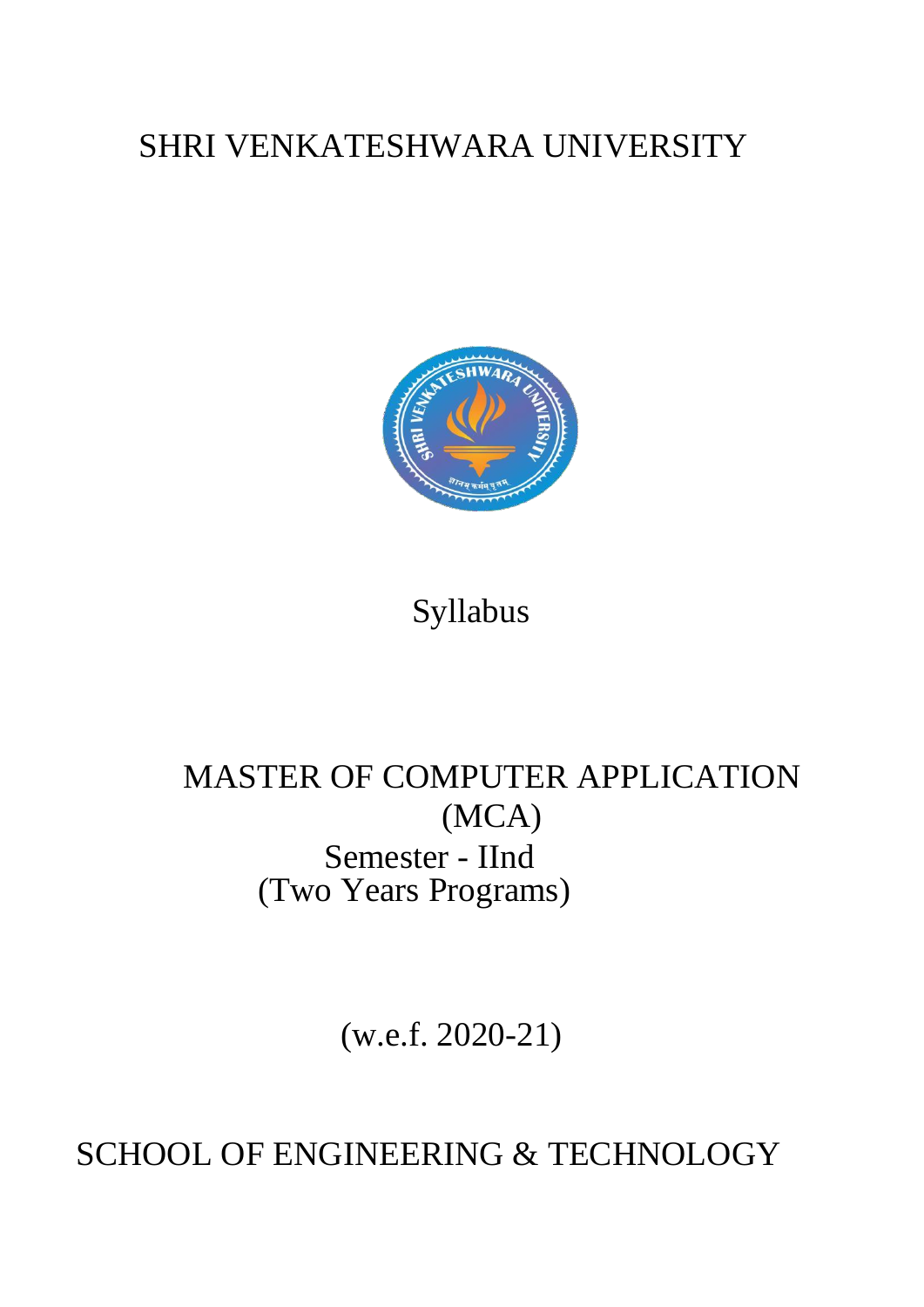### SEMESTER- II

| SI<br>$\bullet$<br>${\bf N}$ | <b>Subject</b><br>Codes | <b>Subject</b>                                     |                | <b>Periods</b>   |                  |                 | <b>Evaluation Scheme</b> |                 |                  | End<br><b>Semest</b><br>er |                        |                 |                | Tota l | Credit |
|------------------------------|-------------------------|----------------------------------------------------|----------------|------------------|------------------|-----------------|--------------------------|-----------------|------------------|----------------------------|------------------------|-----------------|----------------|--------|--------|
| 0.                           |                         |                                                    | L              | T                | $\mathbf P$      | CT              | <b>TA</b>                | <b>Total</b>    | $\mathbf P$<br>S | TE                         | ${\bf P}$<br>${\bf E}$ |                 |                |        |        |
| $\mathbf{1}$                 | <b>SMC-201</b>          | Object Oriented<br>Programming                     | 3              | $\mathbf{1}$     | $\boldsymbol{0}$ | 20              | 10                       | 30              |                  | 70                         |                        | 100             | $\overline{4}$ |        |        |
|                              | <b>SMC-202</b>          | Database<br>Managemen<br>t Systems                 | 3              | $\boldsymbol{0}$ | $\boldsymbol{0}$ | 20              | 10                       | 30              |                  | 70                         |                        | 100             | $\overline{3}$ |        |        |
| 3                            | <b>SMC-203</b>          | Data Structures &<br>Analysis of<br>Algorithms     | 3              | $\mathbf{1}$     | $\boldsymbol{0}$ | 20              | 10                       | 30              |                  | 70                         |                        | 100             | $\overline{4}$ |        |        |
| $\overline{4}$               | <b>SMC-204</b>          | Theory of Automata $\&$<br><b>Formal Languages</b> |                | $\boldsymbol{0}$ | $\boldsymbol{0}$ | 20              | 10                       | 30              |                  | 70                         |                        | 100             | 3              |        |        |
| 5                            | $SMC-205$               | <b>Operating Systems</b>                           | 3              | $\overline{0}$   | $\boldsymbol{0}$ | 20              | 10                       | 30              |                  | 70                         |                        | 100             | 3              |        |        |
| 6                            | <b>SMC - 211</b>        | <b>Object Oriented</b><br>Programming<br>Lab       | $\overline{0}$ | $\overline{0}$   | $\overline{4}$   |                 |                          |                 | $\overline{25}$  |                            | $\overline{25}$        | 50              | $\overline{2}$ |        |        |
| $\overline{7}$               | <b>SMC - 212</b>        | Database Management<br>Systems Lab                 | $\overline{0}$ | $\mathbf{0}$     | $\overline{4}$   |                 |                          |                 | $\overline{25}$  |                            | 25                     | 50              | 2              |        |        |
| $\overline{8}$               | <b>SMC - 213</b>        | Data Structures &<br>Analysis of Algorithms<br>Lab | $\overline{0}$ | $\overline{0}$   | $\overline{4}$   |                 |                          |                 | 20               |                            | 25                     | $\overline{50}$ | $\overline{2}$ |        |        |
| $\overline{9}$               | <b>SNC-214</b>          | Cyber Security*                                    | $\Omega$       | $\overline{0}$   | $\overline{4}$   | $\overline{20}$ | 10                       | $\overline{30}$ |                  | 50                         |                        |                 |                |        |        |
|                              |                         | Cyber Security- Noncredit Mandatory courses        |                |                  |                  |                 |                          |                 |                  |                            |                        | 650             | 23             |        |        |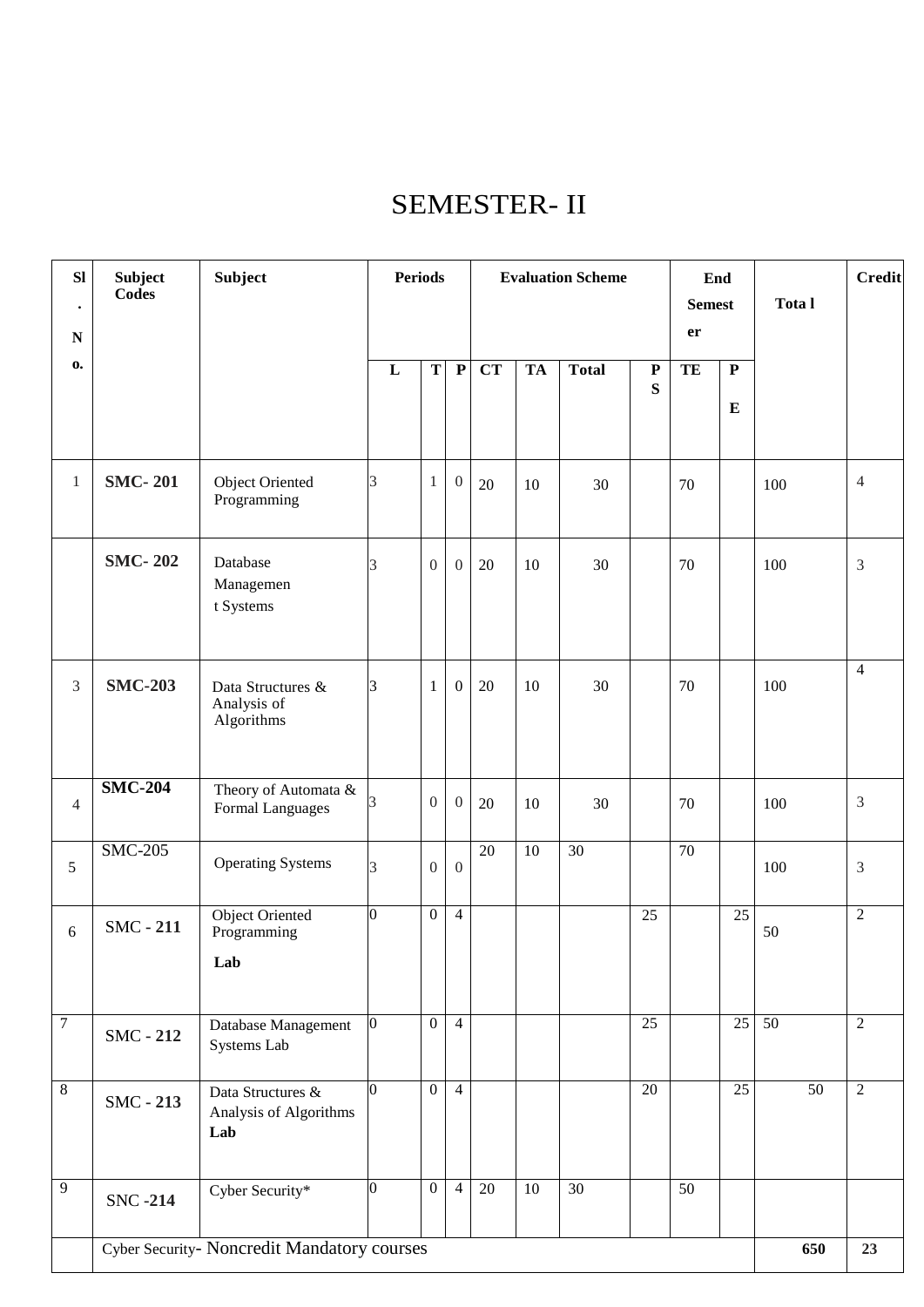#### MCA (MASTER OF COMPUTER APPLICATION) FIRST YEAR SYLLABUS SEMESTER-II

|                 | THEORY OF AUTOMATA & FORMAL LANGUAGES                                        |                 |
|-----------------|------------------------------------------------------------------------------|-----------------|
|                 | <b>Bloom's Knowledge Level (KL)</b><br><b>Course Outcome (CO)</b>            |                 |
|                 | At the end of course, the student will be able to                            |                 |
| CO <sub>1</sub> | Define various types of automata for different classes of formal             | $K_1, K_2$      |
|                 | Languages and explain their working.                                         |                 |
| CO <sub>2</sub> | State and prove key properties of formal languages and automata.             | $K_1, K_3$      |
| CO <sub>3</sub> | Construct appropriate formal notations (such as grammars, acceptors,         | $K_3, K_4$      |
|                 | Transducers and regular expressions) for given formal languages.             |                 |
| CO <sub>4</sub> | Convert among equivalent notations for formal languages.                     | $K_3$           |
| CO <sub>5</sub> | Explain the significance of the Universal Turing machine, Church-            | $K_2$           |
|                 | Turing thesis and concept of Undesirability.                                 |                 |
|                 | <b>DETAILED SYLLABUS</b>                                                     | $3 - 0 - 0$     |
| Unit            | <b>Topic</b>                                                                 | <b>Proposed</b> |
|                 |                                                                              | Lecture         |
| $\mathbf I$     | Basic Concepts and Automata Theory: Introduction to Theory                   |                 |
|                 | of Computation-Automata, Computability and Complexity, Alphabet,             |                 |
|                 | Symbol, String, Formal Languages, Deterministic Finite Automaton             | 08              |
|                 | (DFA)- Definition, Representation, Acceptability of a String and             |                 |
|                 | Language, Non Deterministic Finite Automaton (NFA), Equivalence of           |                 |
|                 | DFA and NFA, NFA with $\varepsilon$ -Transition, Equivalence of NFA's with   |                 |
|                 | and without $\varepsilon$ -Transition, Finite Automata with output-<br>Moore |                 |
|                 | machine, Mealy Machine, Equivalence of Moore and Mealy Machine,              |                 |
|                 | Minimization of Finite Automata, Myhill-Nerode Theorem, Simulation           |                 |
|                 | of DFA and NFA.                                                              |                 |
| $\mathbf{I}$    | <b>Regular Expressions and Languages: Regular Expressions,</b>               |                 |
|                 | Transition Graph, Klein's Theorem, Finite Automata and Regular               | 08              |
|                 | Expression- Arden's theorem, Algebraic Method Using Arden's                  |                 |
|                 | Theorem, Regular and Non-Regular Languages- Closure properties               |                 |
|                 | of Regular Languages, Pigeonhole Principle, Pumping Lemma,                   |                 |
|                 | Application of                                                               |                 |
|                 | Pumping Lemma, Decidability- Decision properties,<br>Finite                  |                 |
|                 | and Regular Languages,<br>Regular Languages<br>Automata<br>and               |                 |
|                 | Computers, Simulation of Transition Graph and Regular language.              |                 |
| Ш               | Regular<br>and<br><b>Non-Regular</b><br><b>Grammars:</b><br>Context<br>Free  |                 |
|                 | Grammar(CFG)-Definition, Derivations,<br>Languages,<br>Derivation            | 08              |
|                 | Trees and Ambiguity, Regular Grammars-Right Linear and Left                  |                 |
|                 | Linear grammars, Conversion of FA into CFG and Regular grammar               |                 |
|                 | FA, Simplification of CFG, Normal Forms- Chomsky<br>into                     |                 |
|                 | Normal Form(CNF), Greibach Normal Form (GNF), Chomsky                        |                 |
|                 | Hierarchy, Programming problems based on the properties of CFGs.             |                 |
| IV              | <b>Push Down Automata and Properties of Context Free Languages:</b>          |                 |
|                 | Nondeterministic Pushdown Automata (NPDA)- Definition, Moves,                | 08              |
|                 | Accepted<br>by NPDA,<br>Deterministic Pushdown<br>A Language                 |                 |
|                 | Automata(DPDA) and Deterministic Context free Languages(DCFL),               |                 |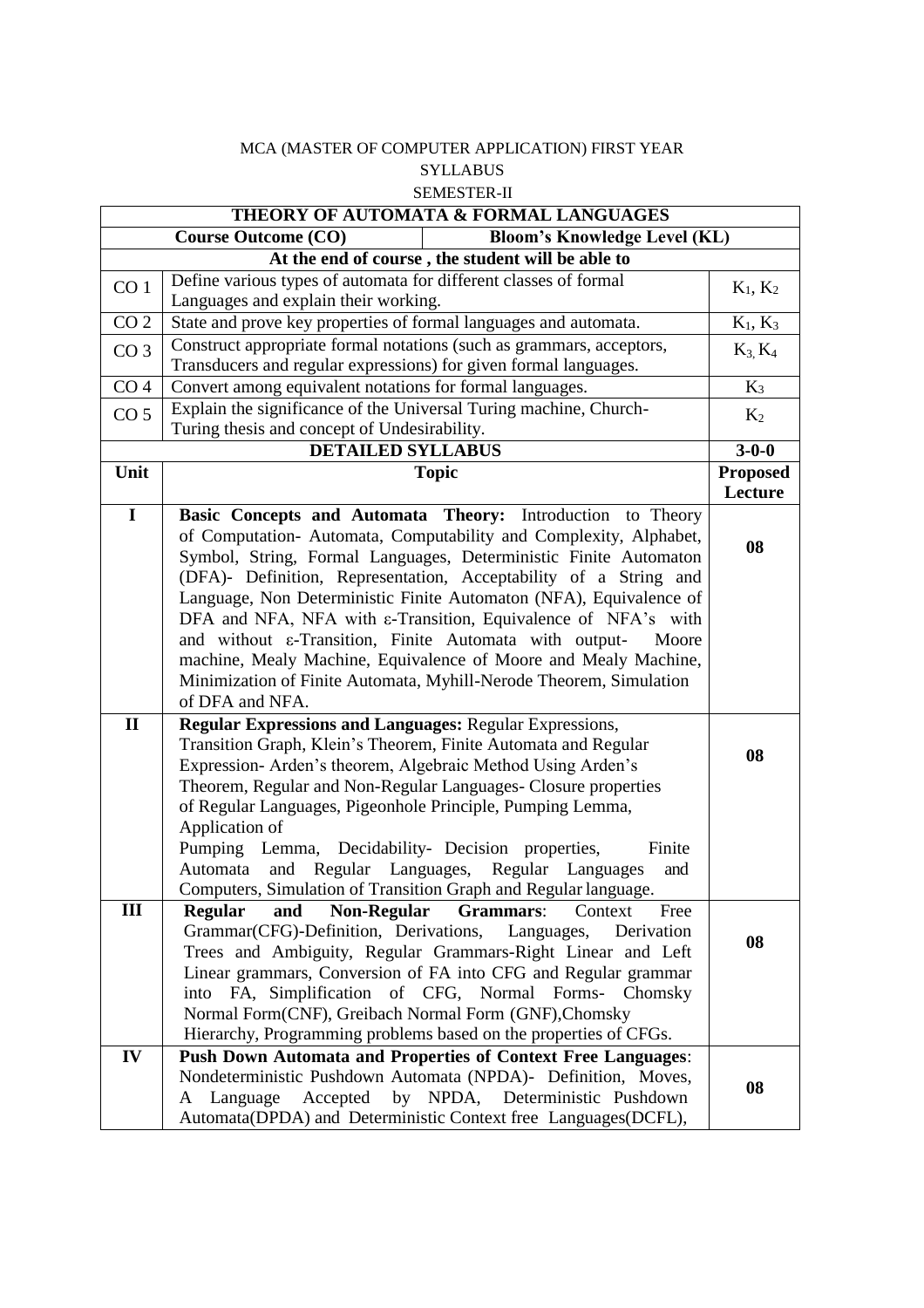|              | Pushdown Automata for Context Free Languages, Context Free                            |    |
|--------------|---------------------------------------------------------------------------------------|----|
|              | grammars for Pushdown Automata, Two stack Pushdown Automata,                          |    |
|              | Pumping Lemma for CFL, Closure properties of CFL, Decision                            |    |
|              | Problems of CFL, Programming problems based on the properties of                      |    |
|              | CFL <sub>s</sub> .                                                                    |    |
| $\mathbf{V}$ | Turing Machines and Recursive Function Theory : Basic                                 |    |
|              | Turing Machine Model, Representation of Turing Machines,                              |    |
|              | Language Acceptability of Turing Machines, Techniques for Turing                      | 08 |
|              | Machine Construction, Modifications of Turing Machine, Turing                         |    |
|              | Machine as Computer of Integer Functions, Universal Turing                            |    |
|              | machine, Linear Bounded Automata, Church's Thesis, Recursive and                      |    |
|              | Recursively Enumerable language, Halting Problem, Post                                |    |
|              | Correspondence Problem, Introduction to Recursive Function Theory.                    |    |
|              | <b>Suggested Readings:</b>                                                            |    |
| 1.           | J.E. Hopcraft, R. Motwani, and Ullman, "Introduction to Automata theory,              |    |
|              | Languages and Computation", Pearson Education Asia, 2nd Edition.                      |    |
|              | 2. J. Martin, "Introduction to languages and the theory of computation", McGraw Hill, |    |
|              | 3rd Edition.                                                                          |    |
|              | 3. C. Papadimitrou and C. L. Lewis, "Elements and Theory of Computation", PHI.        |    |
|              | 4. K.L.P. Mishra and N. Chandrasekaran, "Theory of Computer Science Automata          |    |
|              | Languages and Computation", PHI.                                                      |    |
|              | 5. Y.N. Singh, "Mathematical Foundation of Computer Science", New Age                 |    |
|              | International.                                                                        |    |
|              |                                                                                       |    |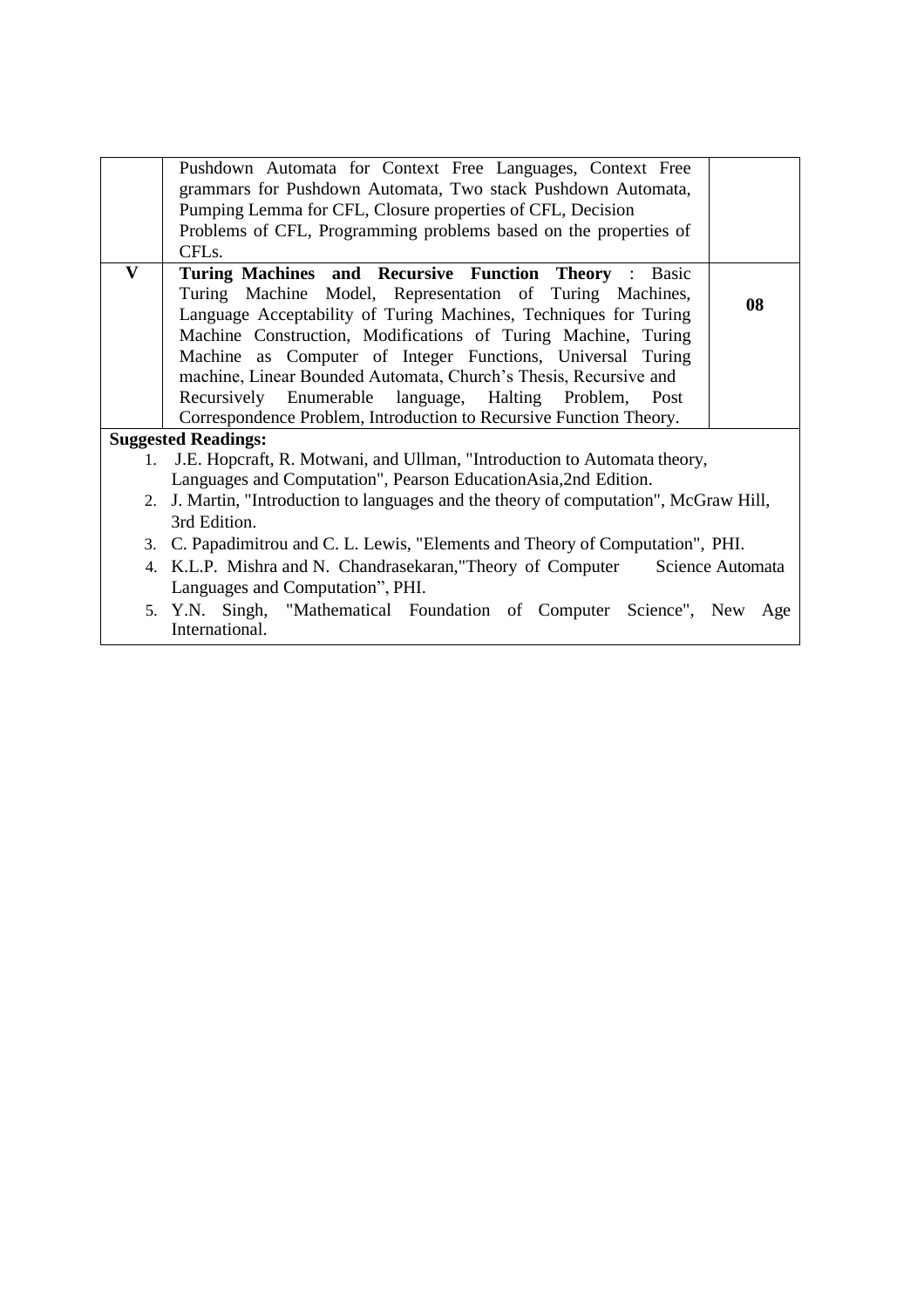| <b>OBJECT ORIENTED PROGRAMMING</b> |                                                                                                                                                                                                                                                                                                                                                                                                                                                                                                                                                       |                            |  |
|------------------------------------|-------------------------------------------------------------------------------------------------------------------------------------------------------------------------------------------------------------------------------------------------------------------------------------------------------------------------------------------------------------------------------------------------------------------------------------------------------------------------------------------------------------------------------------------------------|----------------------------|--|
|                                    | <b>Course Outcome (CO)</b><br><b>Bloom's Knowledge Level (KL)</b>                                                                                                                                                                                                                                                                                                                                                                                                                                                                                     |                            |  |
|                                    | At the end of course, the student will be able to                                                                                                                                                                                                                                                                                                                                                                                                                                                                                                     |                            |  |
| CO <sub>1</sub>                    | List the significance and key features of object oriented programming and modeling<br>using UML                                                                                                                                                                                                                                                                                                                                                                                                                                                       | $K_4$                      |  |
| CO <sub>2</sub>                    | Construct basic structural, behavioral and architectural models using object oriented<br>Software engineering approach.                                                                                                                                                                                                                                                                                                                                                                                                                               | $K_6$                      |  |
| CO <sub>3</sub>                    | Integrate object oriented modeling techniques for analysis and design of a system.                                                                                                                                                                                                                                                                                                                                                                                                                                                                    | $K_4, K_5$                 |  |
| $\overline{CO4}$                   | Use the basic features of data abstraction and encapsulation in $C++$ programs.                                                                                                                                                                                                                                                                                                                                                                                                                                                                       | $K_4$                      |  |
| CO <sub>5</sub>                    | Use the advanced features such as Inheritance, polymorphism and virtual function in<br>$C++$ programs.                                                                                                                                                                                                                                                                                                                                                                                                                                                | $K_3, K_4$                 |  |
|                                    | <b>DETAILED SYLLABUS</b>                                                                                                                                                                                                                                                                                                                                                                                                                                                                                                                              | $3-1-0$                    |  |
| Unit                               | <b>Topic</b>                                                                                                                                                                                                                                                                                                                                                                                                                                                                                                                                          | <b>Proposed</b><br>Lecture |  |
| $\mathbf I$                        | Object Oriented Programming: objects,<br><b>Introduction:</b><br>classes,<br>Abstraction,<br>Encapsulation, Inheritance, Polymorphism, and OOP in Java, Characteristics of Java,<br>The Java Environment, Java Source File Structure, and Compilation. Fundamental<br>Programming Structures in Java: Defining classes in Java, constructors, methods,<br>access specifies, static members, Comments, Data Types, Variables, Operators,<br>Control Flow, Arrays.                                                                                      | 08                         |  |
| $\mathbf{I}$                       | Inheritance, Interfaces, and Packages: Inheritance: Super classes, sub classes,<br>Protected members, constructors in sub classes, Object class, abstract classes and<br>methods. Interfaces: defining an interface, implementing interface, differences between<br>classes and interfaces and extending interfaces, Object cloning, inner classes. Packages:<br>Defining Package, CLASSPATH Setting for Packages, Making JAR Files<br>for Library Packages, Import and Static Import Naming Convention For Packages,<br>Networking java.net package. | 08                         |  |
| III                                | Exception Handling, I/O: Exceptions: exception hierarchy, throwing and catching<br>exceptions, built-in exceptions, creating own exceptions, Stack Trace Elements. Input /<br>Output Basics: Byte streams and Character streams, Reading and Writing, Console<br>Reading and Writing Files.                                                                                                                                                                                                                                                           | 08                         |  |
| IV                                 | Multithreading and Generic Programming: Differences between multi-threading<br>and multitasking, thread life cycle, creating threads, synchronizing threads, Inter-thread<br>Communication, daemon threads, thread groups. Generic Programming: Generic<br>classes, generic methods, Bounded Types: Restrictions and Limitations.                                                                                                                                                                                                                     | 08                         |  |
| $\mathbf{V}$                       | Event Driven Programming: Graphics programming: Frame, Components, working<br>with 2D shapes, Using colors, fonts, and images. Basics of event handling: event<br>handlers, adapter classes, actions, mouse events, AWT event hierarchy. Introduction to<br>Swing: layout management, Swing Components: Text Fields, Text Areas, Buttons,<br>Check Boxes, Radio Buttons, Lists, choices, Scrollbars, Windows Menus and Dialog<br>Boxes.                                                                                                               | 08                         |  |
|                                    | <b>Suggested Readings:</b>                                                                                                                                                                                                                                                                                                                                                                                                                                                                                                                            |                            |  |
| 1.<br>2.                           | Herbert Schildt, "Java The complete referencel", McGraw Hill Education, 8th Edition, 2011.<br>Cay S. Horstmann, Gary Cornell, "Core Java Volume - I Fundamentals",<br>Prentice Hall, 9th<br>Edition, 2013.                                                                                                                                                                                                                                                                                                                                            |                            |  |
| 3.<br>4.<br>5.<br>6.               | Steven Holzner, "Java Black Book", Dreamtech.<br>Balagurusamy E, "Programming in Java", McGraw Hill<br>Naughton, Schildt, "The Complete reference java2", McGraw Hill<br>Khalid Mughal, "A Programmer's Guide to Java SE 8 Oracle Certified Associate (OCA)", Addison-<br>Wesley.                                                                                                                                                                                                                                                                     |                            |  |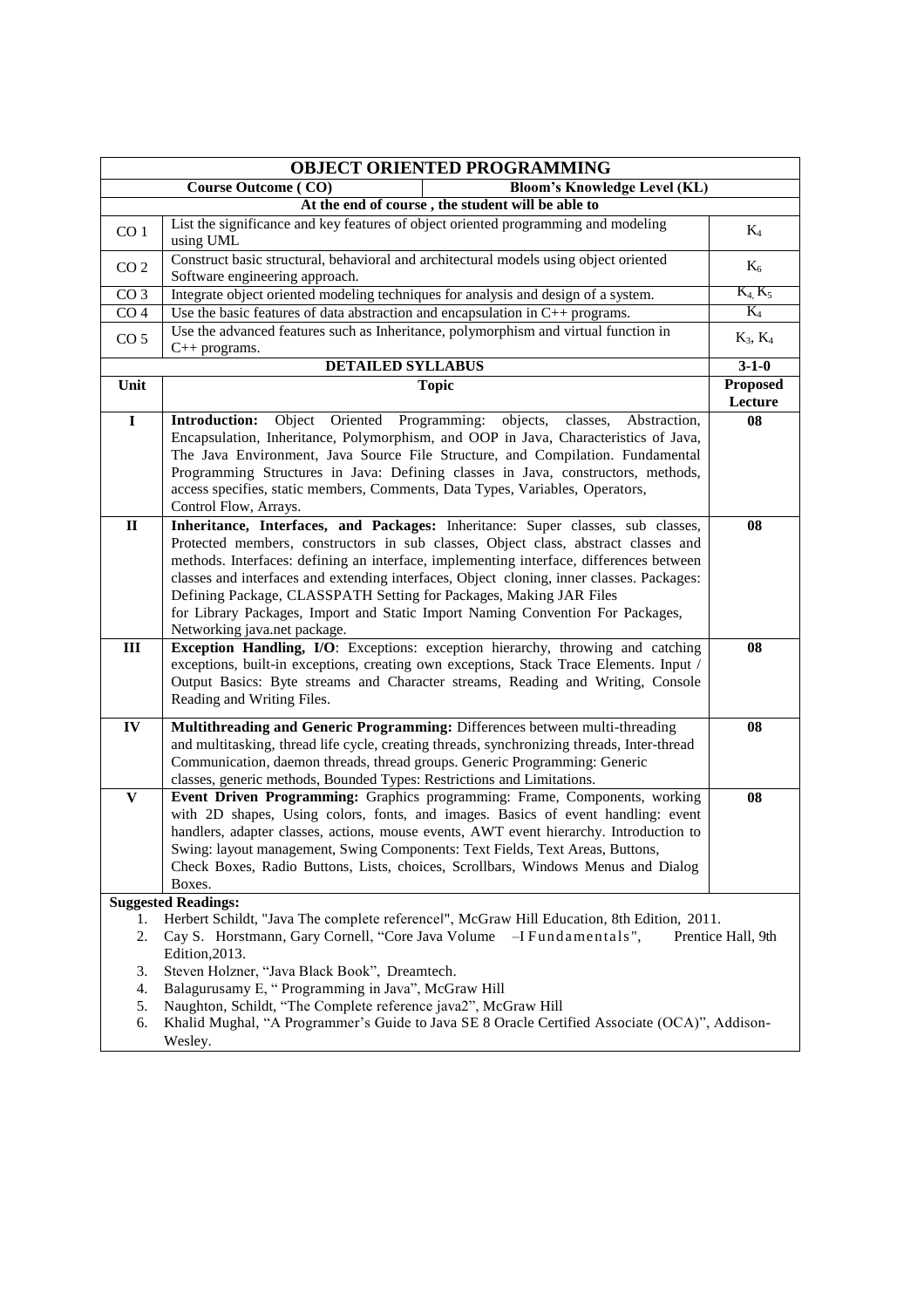| <b>OPERATING SYSTEMS</b>                                          |                                                                                                                                                                                                                                                                                                                                                                                                                             |                            |  |  |
|-------------------------------------------------------------------|-----------------------------------------------------------------------------------------------------------------------------------------------------------------------------------------------------------------------------------------------------------------------------------------------------------------------------------------------------------------------------------------------------------------------------|----------------------------|--|--|
| <b>Bloom's Knowledge Level (KL)</b><br><b>Course Outcome (CO)</b> |                                                                                                                                                                                                                                                                                                                                                                                                                             |                            |  |  |
| At the end of course, the student will be able to                 |                                                                                                                                                                                                                                                                                                                                                                                                                             |                            |  |  |
| CO <sub>1</sub>                                                   | Explain main components, services, types and structure of Operating Systems.                                                                                                                                                                                                                                                                                                                                                | $K_2$                      |  |  |
| CO <sub>2</sub>                                                   | Apply the various algorithms and techniques to handle the various concurrency<br>control issues.                                                                                                                                                                                                                                                                                                                            | $K_3$                      |  |  |
| CO <sub>3</sub>                                                   | Compare and apply various CPU scheduling algorithms for process execution.                                                                                                                                                                                                                                                                                                                                                  |                            |  |  |
| CO <sub>4</sub>                                                   | Identify occurrence of deadlock and describe ways to handle it.                                                                                                                                                                                                                                                                                                                                                             |                            |  |  |
| $\overline{CO}$ 5                                                 | Explain and apply various memory, I/O and disk management techniques.                                                                                                                                                                                                                                                                                                                                                       |                            |  |  |
|                                                                   | <b>DETAILED SYLLABUS</b>                                                                                                                                                                                                                                                                                                                                                                                                    | $3 - 0 - 0$                |  |  |
| Unit                                                              | <b>Topic</b>                                                                                                                                                                                                                                                                                                                                                                                                                | <b>Proposed</b><br>Lecture |  |  |
| $\overline{I}$                                                    | <b>Introduction:</b> Operating System Structure- Layered structure, System<br>Components, Operating system functions, Classification of Operating<br>systems- Batch, Interactive, Time<br>sharing, Real Time<br>System,<br>Multiprocessor Systems, Multiuser Systems, Multi process Systems,<br>Multithreaded Systems, Operating System services, Reentrant Kernels,                                                        | 08                         |  |  |
|                                                                   | Monolithic and Microkernel Systems.                                                                                                                                                                                                                                                                                                                                                                                         |                            |  |  |
| $\mathbf{I}$                                                      | Concurrent Processes: Process Concept, Principle<br>of<br>Concurrency,<br>Producer / Consumer Problem, Mutual Exclusion, Critical Section Problem,<br>Dekker's solution, Peterson's solution, Semaphores, Test and Set operation,<br>Classical Problem in Concurrency- Dining Philosopher Problem, Sleeping<br>Barber Problem, Inter Process Communication models and Schemes,<br>Process generation.                       | 08                         |  |  |
| $\overline{\mathbf{H}}$                                           | CPU Scheduling: Scheduling Concepts, Performance Criteria,<br>Process<br>States, Process Transition Diagram, Schedulers, Process Control Block<br>(PCB), Process address space, Process identification information, Threads<br>and their management, Scheduling Algorithms, Multiprocessor Scheduling.<br>Deadlock: System model, Deadlock characterization, Prevention, Avoidance                                          | 08                         |  |  |
|                                                                   | and detection,                                                                                                                                                                                                                                                                                                                                                                                                              |                            |  |  |
|                                                                   | Recovery from deadlock.                                                                                                                                                                                                                                                                                                                                                                                                     |                            |  |  |
| IV                                                                | <b>Memory</b><br>Basic<br>machine,<br>Resident<br><b>Management:</b><br>bare<br>monitor,<br>Multiprogramming with fixed partitions, Multiprogramming with variable<br>partitions, Protection schemes, Paging, Segmentation,<br>Paged segmentation, Virtual memory concepts, Demand<br>paging,<br>Performance of demand paging, Page replacement algorithms, Thrashing,<br>Cache memory organization, Locality of reference. | 08                         |  |  |
| $\overline{\mathbf{V}}$                                           | I/O Management and Disk Scheduling: I/O devices, and I/O subsystems, I/O<br>buffering, Disk storage and disk scheduling, RAID. File System: File concept,<br>File organization and access<br>Mechanism,<br>File<br>directories,<br>File<br>and<br>sharing,<br>File<br>system<br>implementation issues, File system protection and security.                                                                                 | 08                         |  |  |
|                                                                   | <b>Suggested Readings:</b>                                                                                                                                                                                                                                                                                                                                                                                                  |                            |  |  |
| 1.<br>2.<br>3.<br>4.<br>5.                                        | Silberschatz, Galvin and Gagne, "Operating Systems Concepts", Wiley Publication.<br>Sibsankar Halder and Alex A Arvind, "Operating Systems", Pearson Education.<br>Harvey M Dietel, "An Introduction to Operating System", Pearson Education.<br>William Stallings, "Operating Systems: Internals and Design Principles", 6th Edition,<br>Pearson Education.<br>Harris, Schaum's Outline Of Operating Systems, McGraw Hill  |                            |  |  |
| DATABASE MANAGEMENT SYSTEMS                                       |                                                                                                                                                                                                                                                                                                                                                                                                                             |                            |  |  |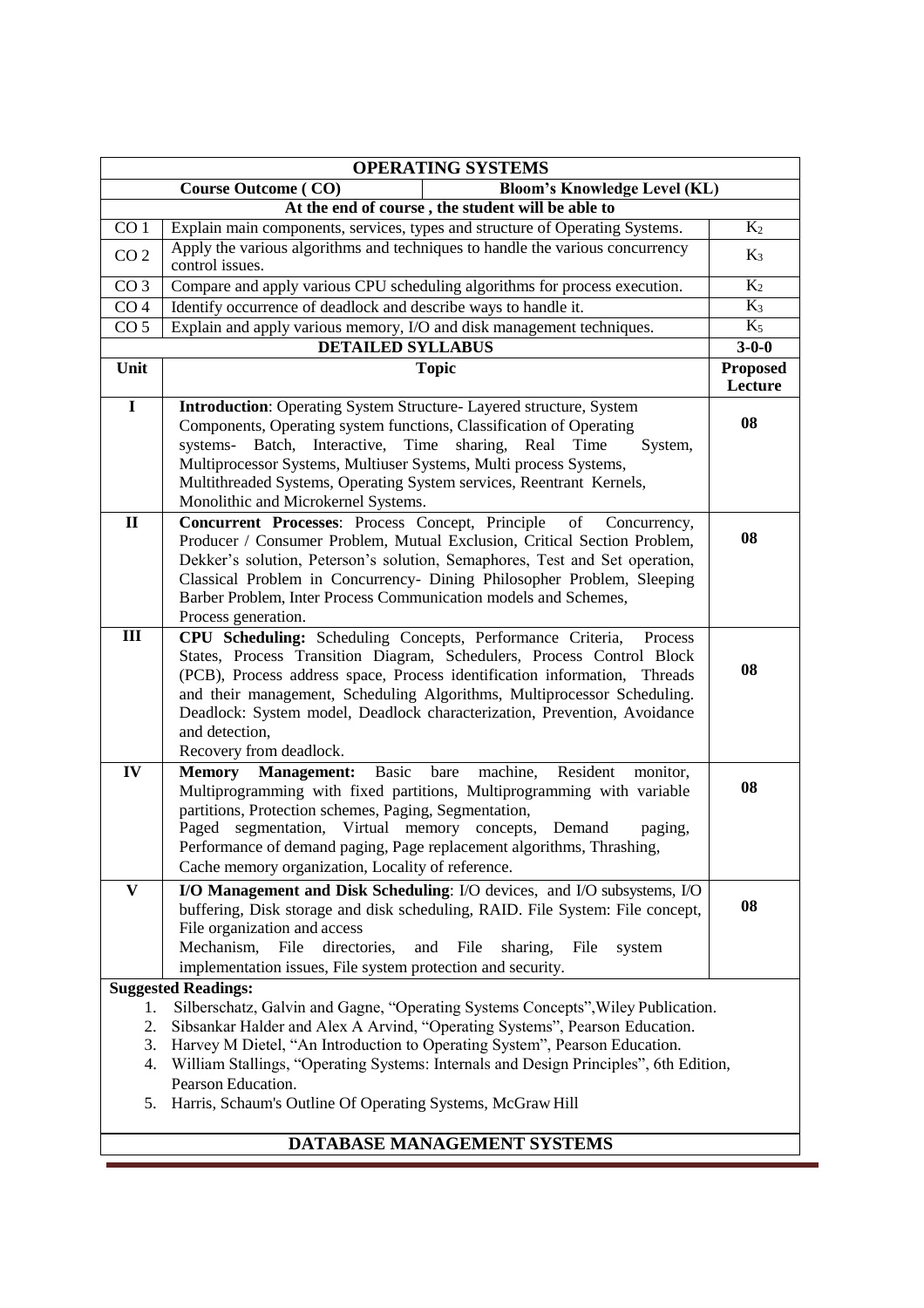| <b>Course Outcome (CO)</b><br><b>Bloom's Knowledge Level (KL)</b> |                                                                                                                                                                                                                                                                                                                                                                                                                                                                                                                                                                                                                        |                            |  |  |
|-------------------------------------------------------------------|------------------------------------------------------------------------------------------------------------------------------------------------------------------------------------------------------------------------------------------------------------------------------------------------------------------------------------------------------------------------------------------------------------------------------------------------------------------------------------------------------------------------------------------------------------------------------------------------------------------------|----------------------------|--|--|
|                                                                   | At the end of course, the student will be able to                                                                                                                                                                                                                                                                                                                                                                                                                                                                                                                                                                      |                            |  |  |
| CO <sub>1</sub>                                                   | Describe the features of a database system and its application and compare various<br>Types of data models.                                                                                                                                                                                                                                                                                                                                                                                                                                                                                                            | $K_2$                      |  |  |
| CO <sub>2</sub>                                                   | Construct an ER Model for a given problem and transform it into a relation database<br>Schema.                                                                                                                                                                                                                                                                                                                                                                                                                                                                                                                         | $K_5, K_6$                 |  |  |
| CO <sub>3</sub>                                                   | Formulate solution to a query problem using SQL Commands, relational algebra, tuple<br>Calculus and domain calculus.                                                                                                                                                                                                                                                                                                                                                                                                                                                                                                   | $K_5, K_6$                 |  |  |
| CO <sub>4</sub>                                                   | Explain the need of normalization and normalize a given relation to the desired normal<br>Form.                                                                                                                                                                                                                                                                                                                                                                                                                                                                                                                        | $K_2, K_3$                 |  |  |
| CO <sub>5</sub>                                                   | Explain different approaches of transaction processing and concurrency control.                                                                                                                                                                                                                                                                                                                                                                                                                                                                                                                                        | $K_2$                      |  |  |
|                                                                   | <b>DETAILED SYLLABUS</b>                                                                                                                                                                                                                                                                                                                                                                                                                                                                                                                                                                                               | $3 - 0 - 0$                |  |  |
| Unit                                                              | <b>Topic</b>                                                                                                                                                                                                                                                                                                                                                                                                                                                                                                                                                                                                           | <b>Proposed</b><br>Lecture |  |  |
| $\overline{I}$                                                    | Introduction: Overview, Database System vs File System, Database System Concept<br>and Architecture, Data Model Schema and Instances, Data Independence and Database<br>Language and Interfaces, Data Definitions Language, DML, Overall Database<br>Structure. Data Modeling Using the Entity Relationship Model: ER Model Concepts,<br>Notation for ER Diagram, Mapping Constraints, Keys, Concepts of Super Key,<br>Candidate Key, Primary Key, Generalization, Aggregation, Reduction of an ER<br>Diagrams to Tables, Extended ER Model, Relationship of Higher Degree.                                            | 08                         |  |  |
| $\mathbf{I}$                                                      | Relational data Model and Language: Relational Data Model Concepts, Integrity<br>Constraints, Entity Integrity, Referential Integrity, Keys Constraints, Domain Constraints,<br>Relational Algebra, Relational Calculus, Tuple and Domain Calculus. Introduction to<br>SQL: Characteristics of SQL, Advantage of SQL. SQL Data Type and Literals. Types of<br>SQL Commands. SQL Operators and their Procedure. Tables, Views and Indexes.<br>Queries and Sub Queries. Aggregate Functions. Insert, Update and Delete<br>Operations, Joins, Unions, Intersection, Minus, Cursors, Triggers, Procedures in<br>SQL/PL SQL | 08                         |  |  |
| III                                                               | Data Base Design & Normalization: Functional dependencies, normal forms, first,<br>second, third normal forms, BCNF, inclusion dependence, loss less<br>join<br>decompositions, normalization using FD, MVD, and JDs, alternative approaches to<br>database design                                                                                                                                                                                                                                                                                                                                                     | 08                         |  |  |
| IV                                                                | Transaction Processing Concept: Transaction System, Testing of Serializability,<br>Serializability of Schedules, Conflict & View Serializable Schedule, Recoverability,<br>Recovery from Transaction Failures, Log Based Recovery, Checkpoints, Deadlock<br>Handling. Distributed Database: Distributed Data Storage, Concurrency Control,<br>Directory System                                                                                                                                                                                                                                                         | 08                         |  |  |
| $\mathbf{V}$                                                      | Concurrency Control Techniques: Concurrency Control, Locking Techniques for<br>Concurrency Control, Time Stamping Protocols for Concurrency Control, Validation<br>Based Protocol, Multiple Granularity, Multi Version Schemes, Recovery with<br>Concurrent Transaction, Case Study of Oracle.                                                                                                                                                                                                                                                                                                                         | 08                         |  |  |
|                                                                   | <b>Suggested Readings:</b>                                                                                                                                                                                                                                                                                                                                                                                                                                                                                                                                                                                             |                            |  |  |
| ı.                                                                | Korth, Silbertz, Sudarshan," Database Concepts", McGraw Hill.                                                                                                                                                                                                                                                                                                                                                                                                                                                                                                                                                          |                            |  |  |
| 2.                                                                | Date C J, "An Introduction to Database Systems", Addision Wesley.                                                                                                                                                                                                                                                                                                                                                                                                                                                                                                                                                      |                            |  |  |
| 3.                                                                | Elmasri, Navathe, "Fundamentals of Database Systems", Addision Wesley.                                                                                                                                                                                                                                                                                                                                                                                                                                                                                                                                                 |                            |  |  |
| 4.                                                                | O'Neil, "Databases", Elsevier Pub.                                                                                                                                                                                                                                                                                                                                                                                                                                                                                                                                                                                     |                            |  |  |
| 5.                                                                | Ramakrishnan, "Database Management Systems", McGraw Hill.                                                                                                                                                                                                                                                                                                                                                                                                                                                                                                                                                              |                            |  |  |
| 6.                                                                | Leon &Leon,"Database Management Systems", Vikas Publishing House.                                                                                                                                                                                                                                                                                                                                                                                                                                                                                                                                                      |                            |  |  |
| 7.                                                                | Bipin C. Desai, "An Introduction to Database Systems", Gagotia Publications.                                                                                                                                                                                                                                                                                                                                                                                                                                                                                                                                           |                            |  |  |
| 8.                                                                | Majumdar& Bhattacharya, "Database Management System", McGraw Hill.                                                                                                                                                                                                                                                                                                                                                                                                                                                                                                                                                     |                            |  |  |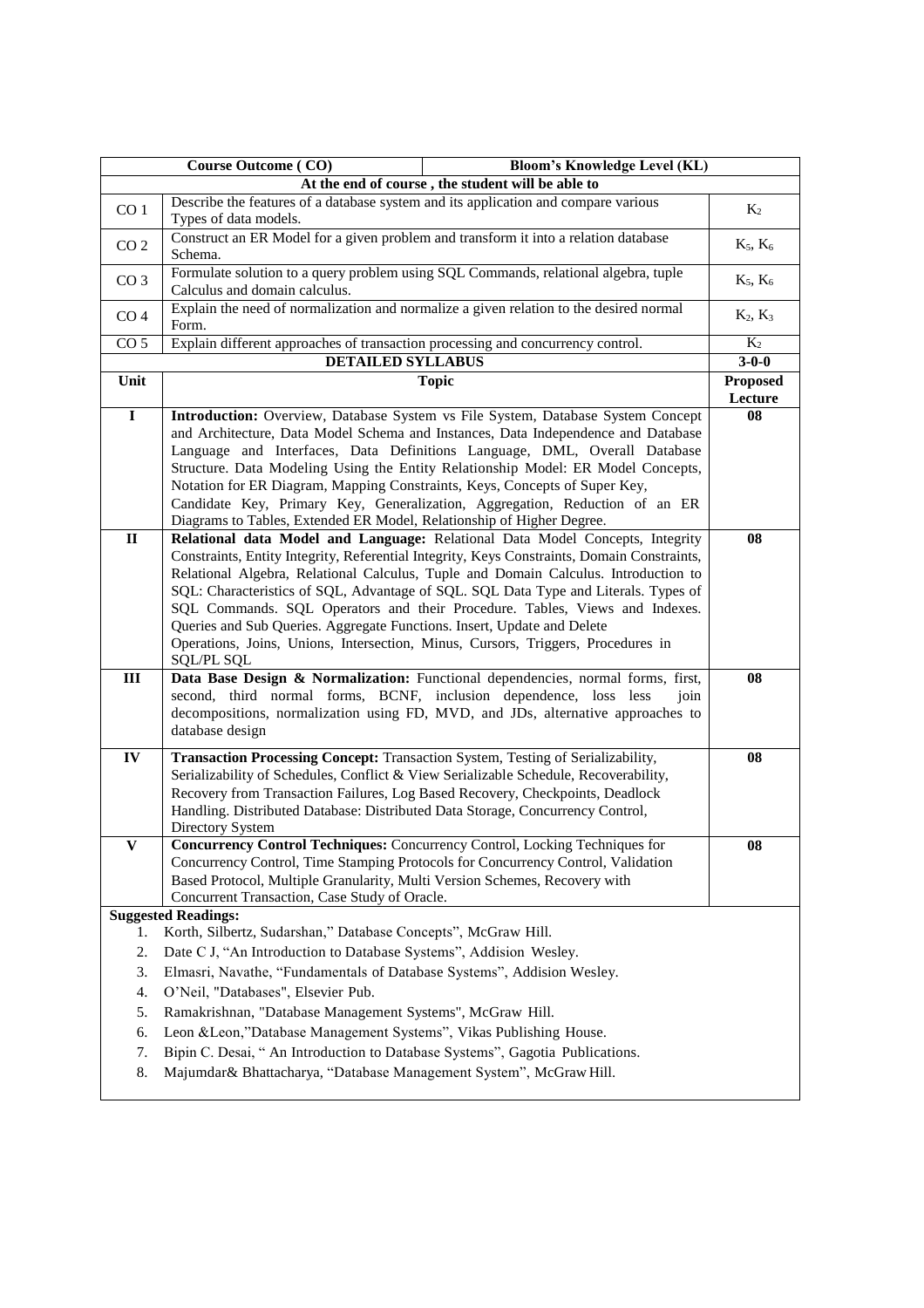|                         | <b>DATA STRUCTURES &amp; ANALYSIS OF ALGORITHMS</b>                                                                                                                                                                                                                                                                                                                                                                                                                                                                                                                                                                                                                                                                                                                                                                                                                                                                                                                                                                                                                                                              |                                    |
|-------------------------|------------------------------------------------------------------------------------------------------------------------------------------------------------------------------------------------------------------------------------------------------------------------------------------------------------------------------------------------------------------------------------------------------------------------------------------------------------------------------------------------------------------------------------------------------------------------------------------------------------------------------------------------------------------------------------------------------------------------------------------------------------------------------------------------------------------------------------------------------------------------------------------------------------------------------------------------------------------------------------------------------------------------------------------------------------------------------------------------------------------|------------------------------------|
|                         | <b>Course Outcome (CO)</b>                                                                                                                                                                                                                                                                                                                                                                                                                                                                                                                                                                                                                                                                                                                                                                                                                                                                                                                                                                                                                                                                                       | Bloom's<br>Knowledge<br>Level (KL) |
|                         | At the end of course, the student will be able to                                                                                                                                                                                                                                                                                                                                                                                                                                                                                                                                                                                                                                                                                                                                                                                                                                                                                                                                                                                                                                                                |                                    |
| CO <sub>1</sub>         | Explain the concept of data structure, abstract data types,<br>algorithms,<br>analysis of algorithms and basic data organization schemes such as arrays<br>and linked lists.                                                                                                                                                                                                                                                                                                                                                                                                                                                                                                                                                                                                                                                                                                                                                                                                                                                                                                                                     | $K_2$                              |
| CO <sub>2</sub>         | Describe the applications of stacks and queues and implement various<br>Operations on them using arrays and linked lists.                                                                                                                                                                                                                                                                                                                                                                                                                                                                                                                                                                                                                                                                                                                                                                                                                                                                                                                                                                                        | $K_3$                              |
| CO <sub>3</sub>         | Describe the properties of graphs and trees and implement various<br>Operations such as searching and traversal on them.                                                                                                                                                                                                                                                                                                                                                                                                                                                                                                                                                                                                                                                                                                                                                                                                                                                                                                                                                                                         | $K_3$                              |
| CO <sub>4</sub>         | Compare incremental and divide-and-conquer approaches of designing<br>Algorithms for problems such as sorting and searching.                                                                                                                                                                                                                                                                                                                                                                                                                                                                                                                                                                                                                                                                                                                                                                                                                                                                                                                                                                                     | $K_4$                              |
| CO <sub>5</sub>         | Apply and analyze various design approaches such as Divide-and-Conquer,<br>greedy and dynamic for problem solving.                                                                                                                                                                                                                                                                                                                                                                                                                                                                                                                                                                                                                                                                                                                                                                                                                                                                                                                                                                                               | $K_4$                              |
|                         | <b>DETAILED SYLLABUS</b>                                                                                                                                                                                                                                                                                                                                                                                                                                                                                                                                                                                                                                                                                                                                                                                                                                                                                                                                                                                                                                                                                         | $4 - 0 - 0$                        |
| Unit                    | <b>Topic</b>                                                                                                                                                                                                                                                                                                                                                                                                                                                                                                                                                                                                                                                                                                                                                                                                                                                                                                                                                                                                                                                                                                     | <b>Proposed</b><br>Lecture         |
| $\overline{\mathbf{I}}$ | Introduction to data structure: Data, Entity, Information, Difference<br>between Data and Information, Data type, Build in data type, Abstract data<br>type, Definition of data structures, Types of Data Structures: Linear and Non-<br>Linear Data Structure, Introduction to Algorithms: Definition of Algorithms,<br>Difference between algorithm and programs, properties of algorithm,<br>Algorithm Design Techniques, Performance Analysis of Algorithms,<br>Complexity of various code structures, Order of Growth, Asymptotic<br>Notations.<br>Arrays: Definition, Single and Multidimensional Arrays, Representation of<br>Arrays: Row Major Order, and Column Major Order, Derivation of Index<br>Formulae for 1-D,2-D Array Application of arrays, Sparse Matrices and<br>their representations.<br>Linked lists: Array Implementation and Pointer Implementation of Singly<br>Linked Lists, Doubly Linked List, Circularly Linked List, Operations on a<br>Linked List. Insertion, Deletion, Traversal, Polynomial Representation and<br>Addition Subtraction & Multiplications of Single variable. | 08                                 |
| $\mathbf{I}$            | Stacks: Abstract Data Type, Primitive Stack operations: Push & Pop, Array<br>and Linked Implementation of Stack in C, Application of stack: Prefix and<br>Postfix Expressions, Evaluation of postfix expression, Iteration and<br>Recursion- Principles of recursion, Tail recursion, Removal of recursion<br>Problem solving using iteration and recursion with examples such as binary<br>search, Fibonacci numbers, and Hanoi towers.<br>Queues: Operations on Queue: Create, Add, Delete, Full and Empty, Circular<br>queues, Array and linked implementation of queues in C, Dequeue and<br>Priority Queue.<br>Searching: Concept of Searching, Sequential search, Index Sequential<br>Search, Binary Search. Concept of Hashing & Collision resolution<br>Techniques used in Hashing.                                                                                                                                                                                                                                                                                                                      | 08                                 |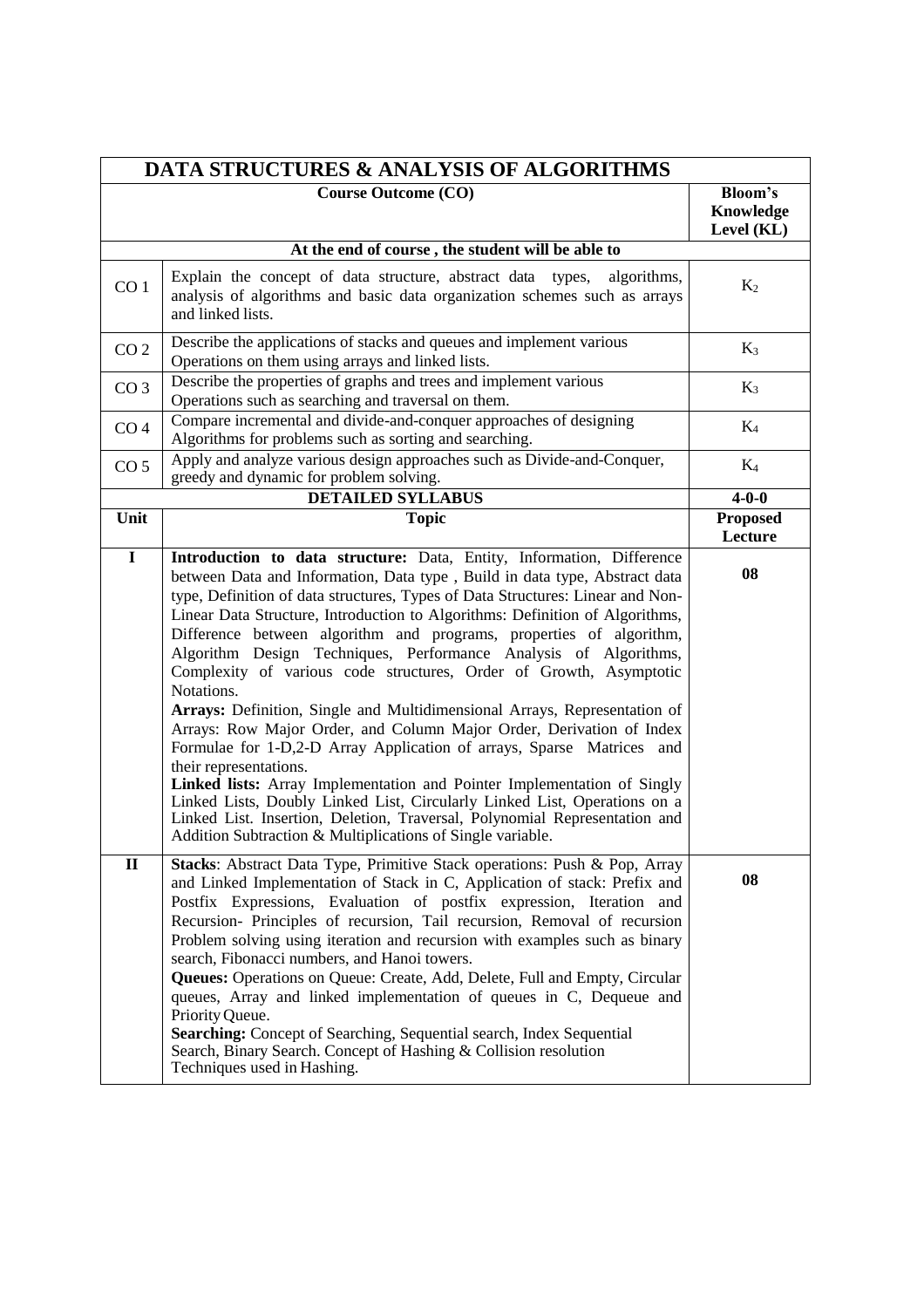| III                     | Sorting: Insertion Sort, Selection Sort, Bubble Sort, Heap Sort, Comparison<br>of Sorting Algorithms, Sorting in Linear Time: Counting Sort and Bucket<br>Sort.<br>Graphs: Terminology used with Graph, Data Structure for Graph<br>Representations: Adjacency Matrices, Adjacency List, Adjacency. Graph<br>Traversal: Depth First Search and Breadth First Search, Connected<br>Component.                                                                                                                                                        | 08 |
|-------------------------|-----------------------------------------------------------------------------------------------------------------------------------------------------------------------------------------------------------------------------------------------------------------------------------------------------------------------------------------------------------------------------------------------------------------------------------------------------------------------------------------------------------------------------------------------------|----|
| IV                      | Trees: Basic terminology used with Tree, Binary Trees, Binary Tree<br>Array Representation<br>and<br>Pointer<br>Representation:<br>(Linked)<br>List)<br>Representation, Binary Search Tree, Complete Binary Tree, A Extended<br>Binary Trees, Tree Traversal algorithms: In order, Preorder and Post order,<br>Constructing Binary Tree from given Tree Traversal, Operation of Insertion,<br>Deletion, Searching & Modification of data in Binary Search Tree.<br>Threaded Binary trees, Huffman coding using Binary Tree, AVL Tree and B<br>Tree. | 08 |
| $\overline{\mathbf{V}}$ | Divide and Conquer with Examples Such as Merge Sort, Quick Sort, Matrix<br>Multiplication: Stassen's Algorithm<br>Dynamic Programming: Dijikstra Algorithm, Bellman Ford Algorithm, All-<br>pair Shortest Path: Warshal Algorithm, Longest Common Sub-sequence<br>Greedy Programming: Prims and Kruskal algorithm.                                                                                                                                                                                                                                  | 08 |
|                         | <b>Suggested Readings:</b>                                                                                                                                                                                                                                                                                                                                                                                                                                                                                                                          |    |
|                         | 1. Cormen T. H., Leiserson C. E., Rivest R. L., and Stein C., "Introduction to Algorithms", PHI.<br>2. Horowitz Ellis, Sahni Sartaj and Rajasekharan S., "Fundamentals of Computer Algorithms",<br>2nd Edition, Universities Press.                                                                                                                                                                                                                                                                                                                 |    |
|                         | Dave P. H., H.B.Dave, "Design and Analysis of Algorithms", 2nd Edition, Pearson Education.<br>3.                                                                                                                                                                                                                                                                                                                                                                                                                                                    |    |
|                         | 4. Lipschuts S., "Theory and Problems of Data Structures", Schaum's Series.                                                                                                                                                                                                                                                                                                                                                                                                                                                                         |    |
|                         | Goyal K. K., Sharma Sandeep & Gupta Atul, "Data Structures and Analysis of Algorithms",<br>5.<br>HP Hamilton.                                                                                                                                                                                                                                                                                                                                                                                                                                       |    |
|                         | 6. Lipschutz, Data Structures With C - SIE - SOS, McGraw Hill                                                                                                                                                                                                                                                                                                                                                                                                                                                                                       |    |
|                         | Samanta D., "Classic Data Structures", 2 <sup>nd</sup> Edition Prentice Hall India.<br>7.                                                                                                                                                                                                                                                                                                                                                                                                                                                           |    |
|                         | Goodrich M. T. and Tomassia R., "Algorithm Design: Foundations, Analysis and Internet<br>8.<br>examples", John Wiley and sons.                                                                                                                                                                                                                                                                                                                                                                                                                      |    |
|                         | 9. Sridhar S., "Design and Analysis of Algorithms", Oxford Univ. Press.                                                                                                                                                                                                                                                                                                                                                                                                                                                                             |    |
|                         | 10. Aho, Ullman and Hopcroft, "Design and Analysis of algorithms", Pearson Education.                                                                                                                                                                                                                                                                                                                                                                                                                                                               |    |
|                         | 11. R. Neapolitan and K. Naimipour, "Foundations of Algorithms", 4th edition, Jones an Bartlett                                                                                                                                                                                                                                                                                                                                                                                                                                                     |    |
|                         | Student edition.<br>12. Reema Thareja, Data Structures using C, Oxford Univ. Press                                                                                                                                                                                                                                                                                                                                                                                                                                                                  |    |
|                         |                                                                                                                                                                                                                                                                                                                                                                                                                                                                                                                                                     |    |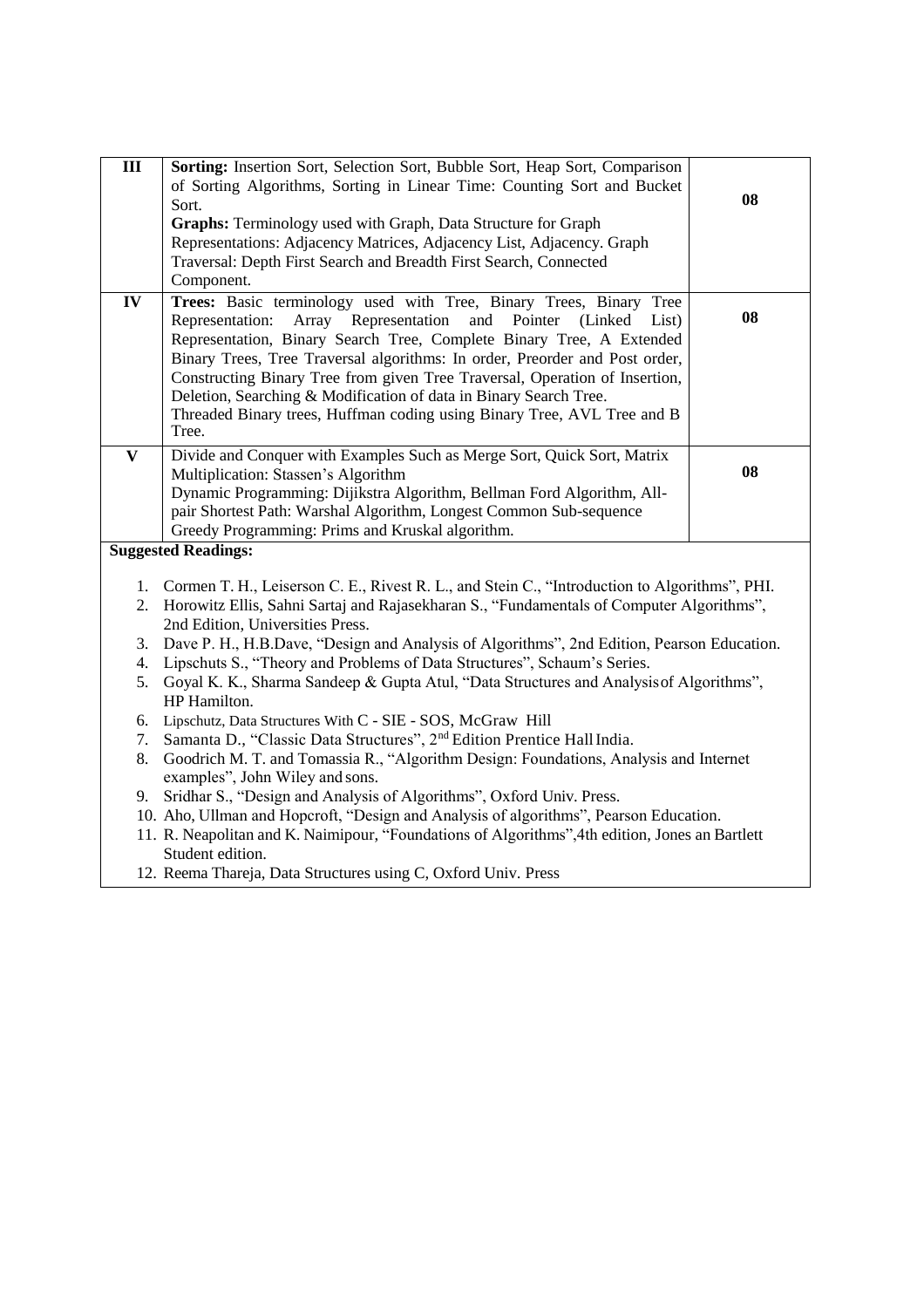| <b>CYBER SECURITY</b>                                             |                                                                                                                                                         |                 |  |  |
|-------------------------------------------------------------------|---------------------------------------------------------------------------------------------------------------------------------------------------------|-----------------|--|--|
| <b>Bloom's Knowledge Level (KL)</b><br><b>Course Outcome (CO)</b> |                                                                                                                                                         |                 |  |  |
|                                                                   | At the end of course, the student will be able to                                                                                                       |                 |  |  |
| CO <sub>1</sub>                                                   | Identify and analyze nature $\&$ inherent difficulties in the security of the<br>Information System.                                                    | $K_3$           |  |  |
| CO <sub>2</sub>                                                   | Analyze various threats and attacks, corresponding counter measures and<br>various vulnerability assessment and security techniques in an organization. | $K_3$           |  |  |
| CO <sub>3</sub>                                                   | Applications of cyber based policies and use of IPR and patent law for<br>software-based design. Define E-commerce types and threats to E-commerce.     | $K_1, K_2$      |  |  |
| CO <sub>4</sub>                                                   | Explain concepts and theories of networking and apply them to various<br>situations, classifying networks, analyzing performance.                       | $K_2$           |  |  |
|                                                                   | <b>DETAILED SYLLABUS</b>                                                                                                                                | $2 - 0 - 0$     |  |  |
| Unit                                                              | <b>Topic</b>                                                                                                                                            | <b>Proposed</b> |  |  |
|                                                                   |                                                                                                                                                         | Lecture         |  |  |
| $\mathbf I$                                                       | Introduction- Introduction to Information Systems, Types of Information                                                                                 |                 |  |  |
|                                                                   | Systems, Development of Information Systems, Introduction to Information                                                                                |                 |  |  |
|                                                                   | Security and CIA triad, Need for Information Security,<br>Threats<br>to                                                                                 | 08              |  |  |
|                                                                   | Information Systems, Information Assurance and Security Risk Analysis,                                                                                  |                 |  |  |
|                                                                   | Cyber Security.                                                                                                                                         |                 |  |  |
| $\mathbf{I}$                                                      | Application Security- (Database, E-mail and Internet),                                                                                                  |                 |  |  |
|                                                                   | Data Security Considerations-(Backups, Archival Storage and Disposal of                                                                                 |                 |  |  |
|                                                                   | Data), Security Technology-(Firewall, VPNs, Intrusion Detection System),                                                                                |                 |  |  |
|                                                                   | Access Control.                                                                                                                                         | 08              |  |  |
|                                                                   | Security Threats - Viruses, Worms, Trojan Horse, Bombs, Trapdoors, Spoofs,                                                                              |                 |  |  |
|                                                                   | E-mail Viruses, Macro Viruses, Malicious Software, Network and Denial of                                                                                |                 |  |  |
|                                                                   | Services Attack.                                                                                                                                        |                 |  |  |
|                                                                   |                                                                                                                                                         |                 |  |  |
| III                                                               | Introduction to E-Commerce, Threats to E-Commerce, Electronic Payment                                                                                   |                 |  |  |
|                                                                   | System, e- Cash, Credit/Debit Cards. Digital Signature, Cryptography                                                                                    |                 |  |  |
|                                                                   | Developing Secure Information Systems, Application Development Security,                                                                                | 08              |  |  |
|                                                                   | Information Security Governance & Risk Management, Security Architecture                                                                                |                 |  |  |
|                                                                   | & Design Security Issues in Hardware, Data Storage & Downloadable                                                                                       |                 |  |  |
|                                                                   | Devices, Physical Security of IT Assets - Access Control, CCTV, Backup                                                                                  |                 |  |  |
|                                                                   | Security Measures.                                                                                                                                      |                 |  |  |
| IV                                                                | Security Policies- Why policies should be developed,<br>Policy<br>Review                                                                                |                 |  |  |
|                                                                   | Process, Publication and Notification Requirement of policies, Types of                                                                                 | 08              |  |  |
|                                                                   | policies - WWW policies, Email Security policies, Corporate Policies,                                                                                   |                 |  |  |
|                                                                   | Sample Security Policies.                                                                                                                               |                 |  |  |
|                                                                   | Case Study - Corporate Security                                                                                                                         |                 |  |  |
| V                                                                 | Information Security Standards-ISO, IT Act, Copyright Act, IPR. Cyber                                                                                   |                 |  |  |
|                                                                   | Crimes, Cyber Laws in India; IT Act 2000 Provisions, Intellectual Property                                                                              | 08              |  |  |
|                                                                   | Law, Copy Right Law, Semiconductor Law and Patent Law, Software                                                                                         |                 |  |  |
|                                                                   | Piracy and Software License.                                                                                                                            |                 |  |  |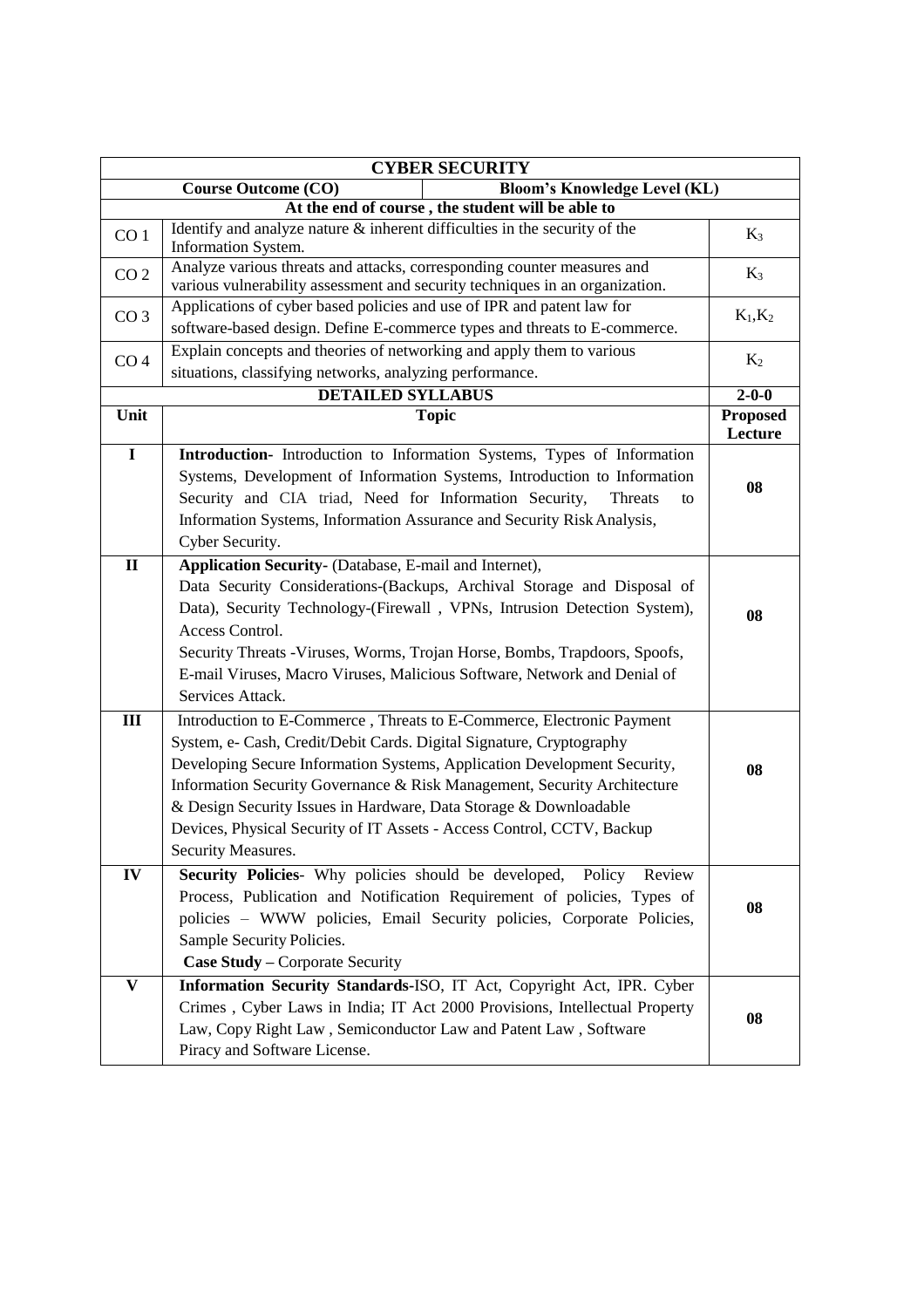| OBJECT ORIENTED PROGRAMMING LAB                                                                                                                                                                                                                                                                                                                                                                                                                                                                                                                                                                            |                                                                                                                                   |       |  |
|------------------------------------------------------------------------------------------------------------------------------------------------------------------------------------------------------------------------------------------------------------------------------------------------------------------------------------------------------------------------------------------------------------------------------------------------------------------------------------------------------------------------------------------------------------------------------------------------------------|-----------------------------------------------------------------------------------------------------------------------------------|-------|--|
| <b>Course Outcome (CO)</b>                                                                                                                                                                                                                                                                                                                                                                                                                                                                                                                                                                                 |                                                                                                                                   |       |  |
|                                                                                                                                                                                                                                                                                                                                                                                                                                                                                                                                                                                                            | At the end of course, the student will be able to                                                                                 |       |  |
| CO <sub>1</sub>                                                                                                                                                                                                                                                                                                                                                                                                                                                                                                                                                                                            | Use the Concept of Data Abstraction and Encapsulation in $C++$<br>programs.                                                       | $K_3$ |  |
| CO <sub>2</sub>                                                                                                                                                                                                                                                                                                                                                                                                                                                                                                                                                                                            | Design and Develop $C_{++}$ program using the concept such as<br>polymorphism, virtual function, exception handling and template. | $K_3$ |  |
| CO <sub>3</sub>                                                                                                                                                                                                                                                                                                                                                                                                                                                                                                                                                                                            | Apply object oriented techniques to analyze, design and develop a<br>complete solution for a given problem.                       | $K_3$ |  |
| 1. Use Java compiler and eclipse platform to write and execute java program.<br>2. Creating simple java programs,<br>3. Understand OOP concepts and basics of Java programming.<br>Create Java programs using inheritance and polymorphism.<br>4.<br>Implement error-handling techniques using exception handling and multithreading.<br>5.<br>Understand the use of java packages.<br>6.<br>7. File handling and establishment of database connection.<br>8. Develop a calculator application in java.<br>9. Develop a Client Server Application.<br>10. Develop GUI applications using Swing components. |                                                                                                                                   |       |  |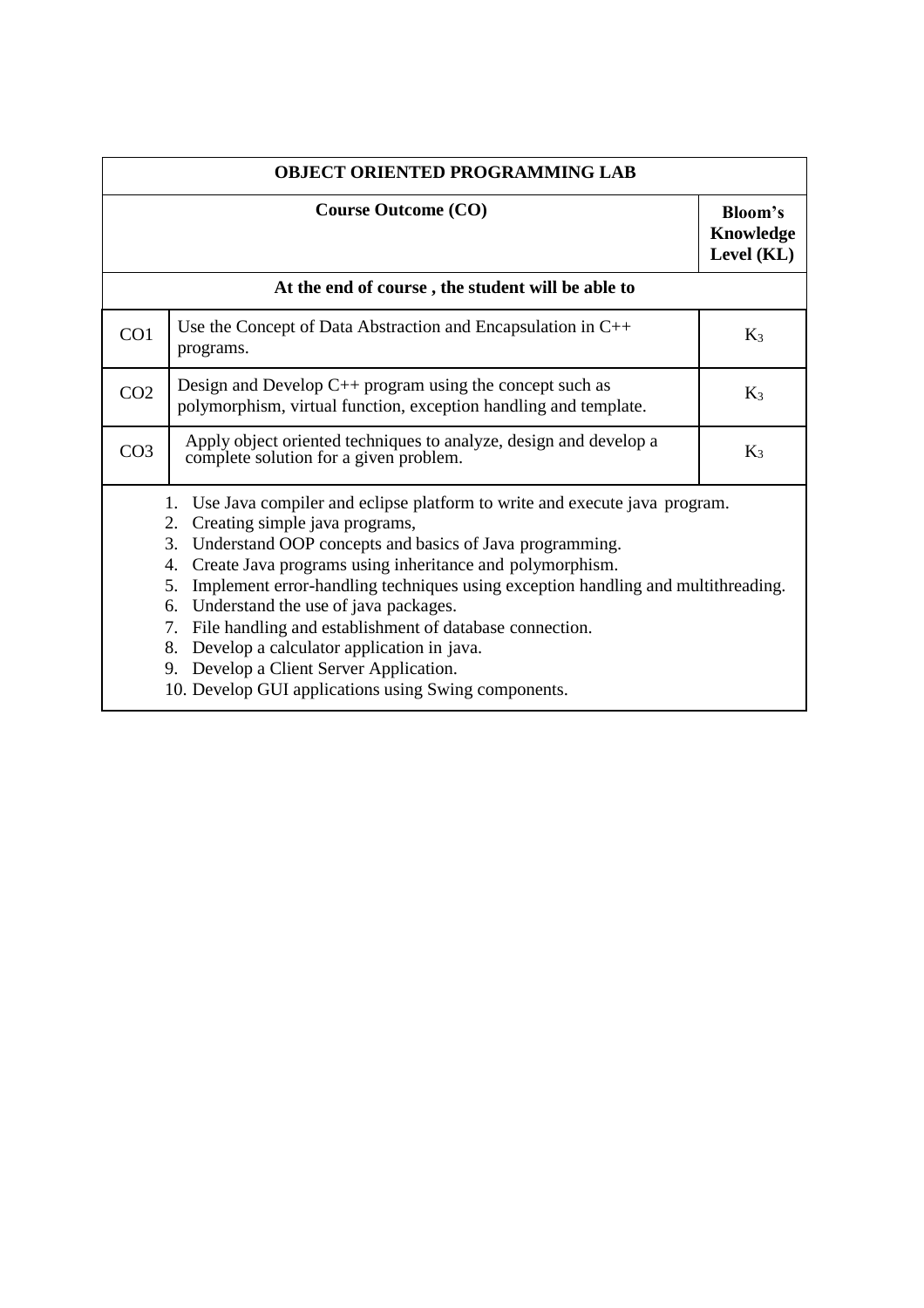| DATABASE MANAGEMENT SYSTEMS LAB        |                                                                                                                                                                                                                                                                                                                                                                                                                                                                                                                                                                                                                                                                                                                                           |                                           |  |
|----------------------------------------|-------------------------------------------------------------------------------------------------------------------------------------------------------------------------------------------------------------------------------------------------------------------------------------------------------------------------------------------------------------------------------------------------------------------------------------------------------------------------------------------------------------------------------------------------------------------------------------------------------------------------------------------------------------------------------------------------------------------------------------------|-------------------------------------------|--|
|                                        | <b>Course Outcome (CO)</b>                                                                                                                                                                                                                                                                                                                                                                                                                                                                                                                                                                                                                                                                                                                | <b>Bloom's</b><br>Knowledge<br>Level (KL) |  |
|                                        | At the end of course, the student will be able to                                                                                                                                                                                                                                                                                                                                                                                                                                                                                                                                                                                                                                                                                         |                                           |  |
| CO <sub>1</sub>                        | Use the Concept of Data Abstraction and Encapsulation in $C++$<br>programs.                                                                                                                                                                                                                                                                                                                                                                                                                                                                                                                                                                                                                                                               | $K_6$                                     |  |
| CO <sub>2</sub>                        | Write SQL commands to query a database.                                                                                                                                                                                                                                                                                                                                                                                                                                                                                                                                                                                                                                                                                                   | $K_3$                                     |  |
| CO <sub>3</sub>                        | Write PL/SQL programs for implementing stored procedures, stored<br>functions, cursors, trigger and packages.                                                                                                                                                                                                                                                                                                                                                                                                                                                                                                                                                                                                                             | $K_6$                                     |  |
| 1.<br>2.<br>3.<br>5.<br>6.<br>7.<br>9. | Installing oracle/ MYSQL.<br>Creating Entity-Relationship Diagram using case tools.<br>Writing SQL statements Using ORACLE /MYSQL:<br>a. Writing basic SQL SELECT statements.<br>b. Restricting and sorting data.<br>c. Displaying data from multiple tables.<br>d. Aggregating data using group function.<br>e.Manipulating data.<br>f. Creating and managing tables.<br>4. Normalization.<br>Creating cursor.<br>Creating procedure and functions.<br>Creating packages and triggers.<br>8. Design and implementation of payroll processing system.<br>Design and implementation of Library Information System.<br>10. Design and implementation of Student Information System.<br>11. Automatic Backup of Files and Recovery of Files. |                                           |  |